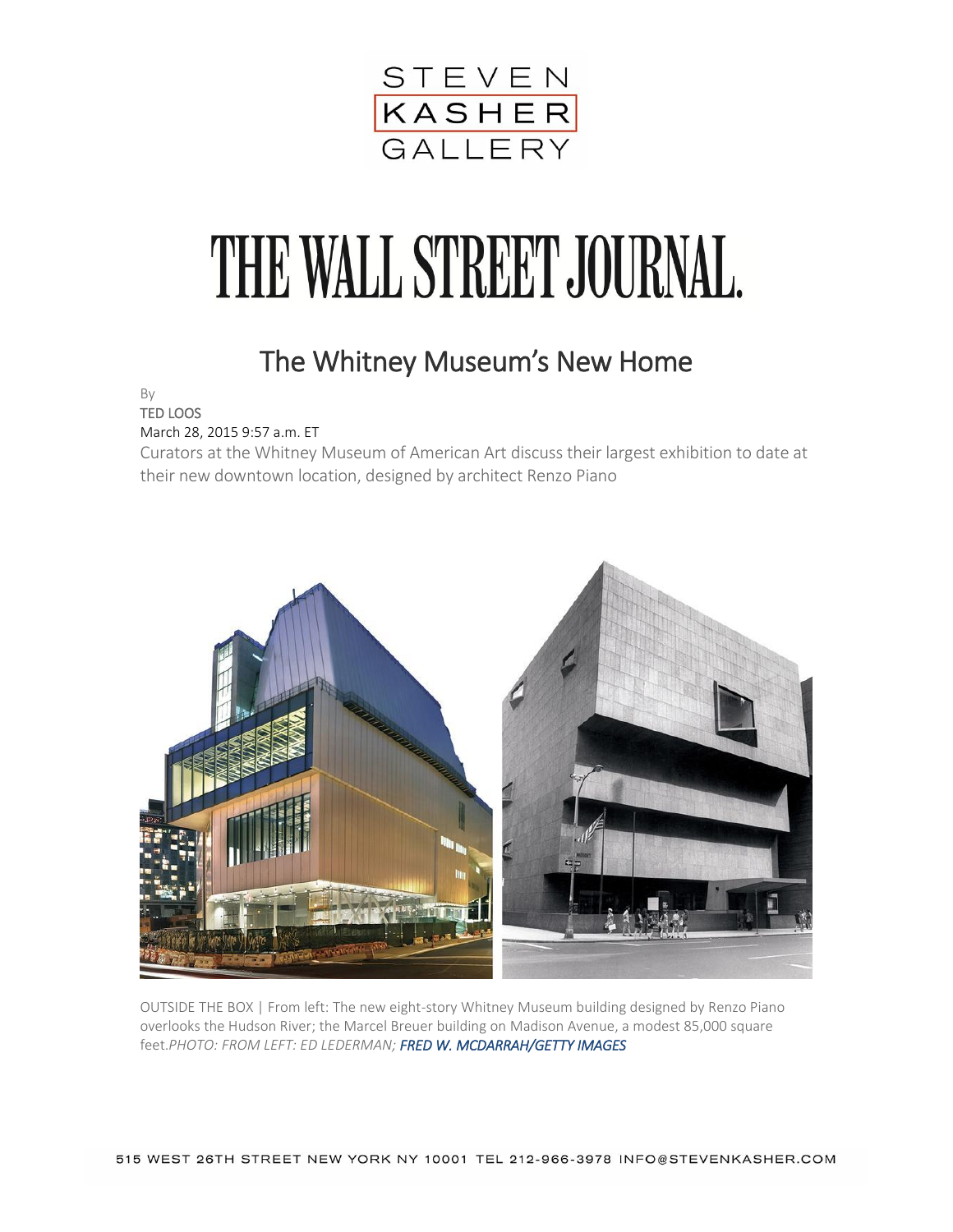



From left: Carter E. Foster, Dana Miller, Donna De Salvo, Adam D. Weinberg and Scott Rothkopf in one of the soon-to-open galleries designed by architect Renzo Piano.

FOR THE PAST YEAR or so, four curators from the Whitney Museum of American Art have spent nearly every day poring over a dollhouse-size architectural model of the[museum's](http://www.wsj.com/articles/SB10001424052748704026204575267222263079234)  soon-to-[open new home in New York City's Meatpacking District.](http://www.wsj.com/articles/SB10001424052748704026204575267222263079234) The miniature walls hold tiny maquettes of famous artworks—a Jasper Johns taped here, aJeff Koons stuck there. Despite the model's small scale, it represents the biggest puzzle this team has had to solve: an exhibition of more than 650 pieces of art selected from the Whitney's vast permanent collection, which will inaugurate the 200,000-square-foot, \$422 million building this May.

The museum's southern migration has garnered plenty of attention, especially given that architect Renzo Piano's neatly tailored, geometric design represents decades of effort to move out of the iconic yet odd Marcel Breuer–designed structure on Madison Avenue that housed the museum for nearly 50 years. But inside Piano's eight-story building, a quieter revolution is taking place. Called *America Is Hard to See* (a title originally borrowed from a Robert Frost poem), the show ranks as the largest by far since the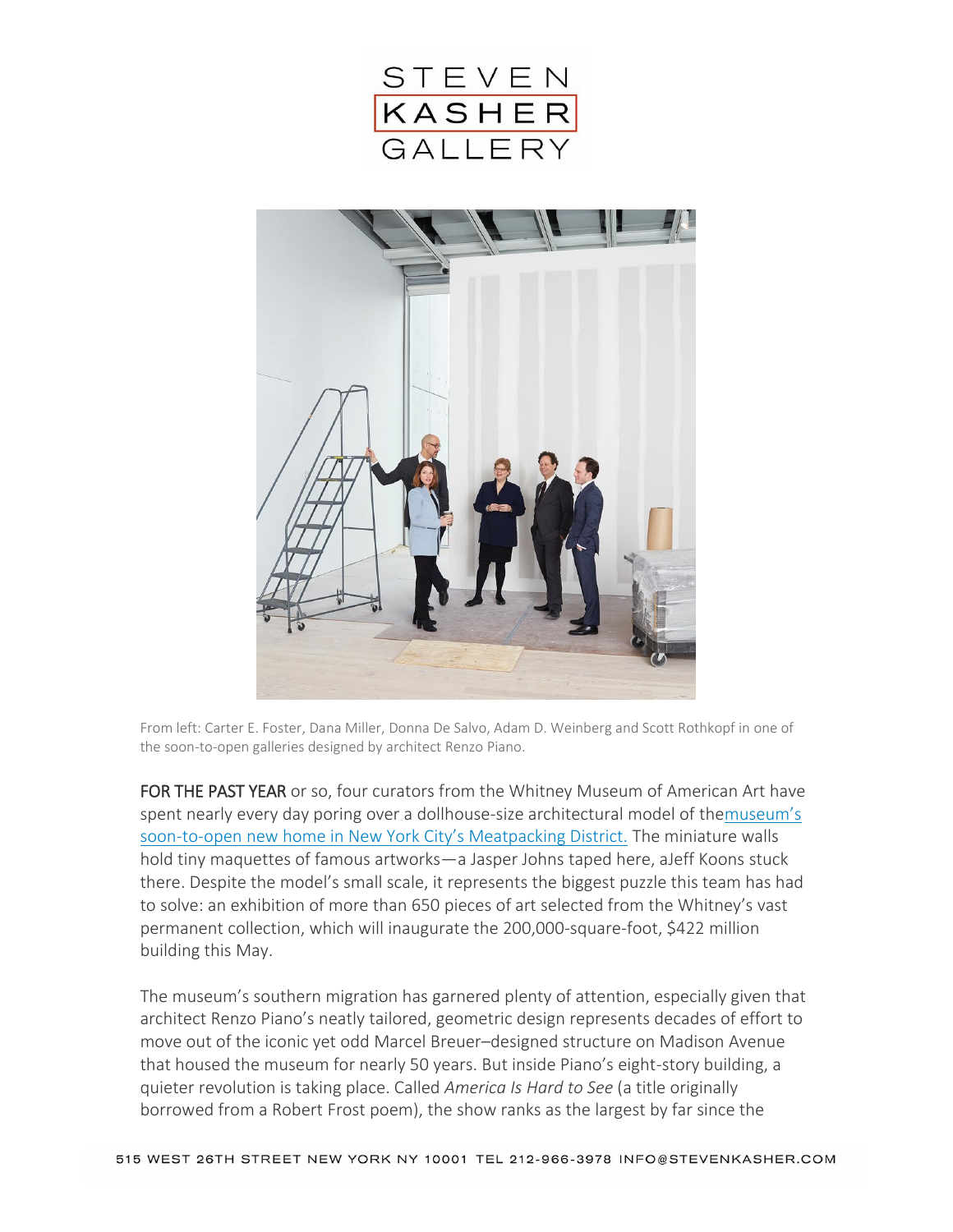

founding of the institution 85 years ago by arts patron Gertrude Vanderbilt Whitney. It will also make a strong statement about the museum's desire to forge a new path between two poles: on the one hand, as a showcase for blue-chip holdings including paintings by Edward Hopper and Georgia O'Keeffe, and on the other, as a nexus for debate, sparked by such controversial fare as its Biennial.

This exhibit "is not going to be the cleanest, greatest hits," says Donna De Salvo, the Whitney's chief curator and deputy director, who joined the museum in 2004 after a stint at the Tate Modern. "That's not what the museum is about. And I don't think it's what my colleagues are about." She calls herself the "conductor" of a handpicked group: Dana Miller, the nurturing curator of the permanent collection; Carter E. Foster, the curator of the museum's drawings, known for his enthusiastic approach; and Scott Rothkopf, the associate director of programs, who curated the [museum's blockbuster](http://blogs.wsj.com/metropolis/2014/06/25/wsj-video-jeff-koons-on-art-and-enlightenment/)  [Jeff Koons exhibit](http://blogs.wsj.com/metropolis/2014/06/25/wsj-video-jeff-koons-on-art-and-enlightenment/) last year.

The show they've created is not a comprehensive survey of American art history, but rather a thematic look at "overlapping narratives," says De Salvo, told through a selection from the 22,000 pieces in the Whitney's wide-ranging collection. In the process, some famous names got tossed and some were plucked from oblivion (sorry, Marcel Duchamp; hello, Judith Bernstein). The show purposefully and emphatically elevates the work of female artists and minorities. As a signature Whitney artist, Hopper may have the most pieces in the show, but the African-American painter Jacob Lawrence is also deeply represented, with a selection of paintings from his 1946 *War Series* on view. "We're not checking off boxes," says Rothkopf. "We are including all these voices because the story of American art becomes more complicated and more interesting."

"The team discovered works I had known of but hadn't realized how special they were," says Whitney director Adam D. Weinberg, who has led the museum since 2003, "as well as those by lesser-known people who are really interesting." By way of example of the former type, he points to *Number 1—1955,* a sculpture by Japanese-American artist Ruth Asawa, which had been in the collection for years; in the latter category, a 1974 photograph, *Decoy Gang War Victim,* by the West Coast Latino collective Asco.

While none of the curators was charged with a specific era, their individual expertise came in handy. "Carter has more prewar experience, so he took the lead there," says Rothkopf, a former *Artforum* editor whose "surgical" abilities De Salvo tapped to hone the most contemporary section of the show. Called "Course of the Empire," this portion reflects what Rothkopf calls our own "turbulent and uncertain times." It includes a Richard Serra print addressing the torture at Iraq's Abu Ghraib prison and Elizabeth Peyton's portrait of the Obamas kissing.